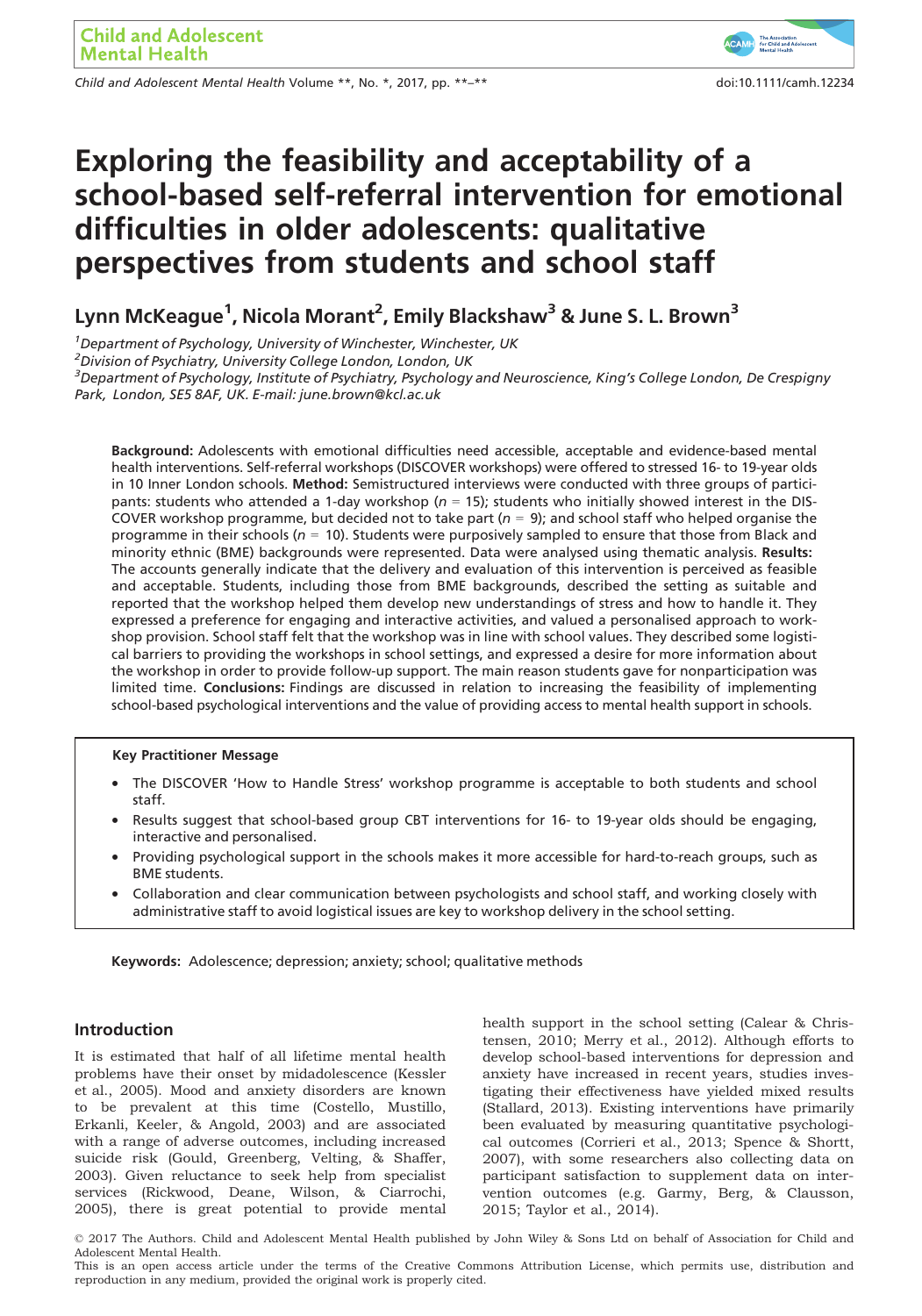Qualitative methods are of particular value in exploring the experiences of those receiving and delivering services, as they allow for the influence of sociocultural and contextual factors. This may help elucidate the reasons for discrepant trial results, or the difficulties of implementation or sustainability of complex interventions (Campbell et al., 2000). Qualitative approaches have allowed in-depth explorations of young people's perceptions of mental health services, for example impressions of professionals who deliver them (Day, Carey, & Surgenor, 2006; Donnellan, Murray, & Harrison, 2012). They have also allowed better understanding of factors that promote or undermine effective delivery of classroom-based Cognitive Behaviour Therapy (CBT) interventions (Taylor et al., 2014). Finally, use of qualitative approaches gives students and school staff opportunities to recommend changes for further intervention development (Boyle, Lynch, Lyon, & Williams, 2011).

The DISCOVER 'How to Handle Stress' workshop programme is a self-referral school-based group intervention designed for stressed students in sixth form (16– 19 years). The programme aims to provide early intervention for adolescents with emotional difficulties, applying cognitive-behavioural strategies within a broad stress-coping paradigm. The programme does not specifically screen for anxiety or depression; participants self-refer owing to self-perceived need for psychological support in managing common adolescent stressors. The self-referral system was based on the work of Brown, Boardman, Whittinger, and Ashworth (2010) which showed that people referring themselves often had high levels of symptoms and were more representative of the population, in terms of ethnicity, than GP referrals. The programme comprises a 1-day workshop, for up to 15 students, codelivered by two clinical psychologists and one assistant psychologist, with a supporting workbook and personalised telephone follow-up. The workshop was adapted from self-referral psycho-educational CBT workshops originally developed for adults in the community (Brown, Cochrane, & Hancox, 2000). The version for teenagers was adapted (Michelson et al., 2016; Sclare, Michelson, Malpass, Coster, & Brown, 2015) to focus on the stresses of older adolescence. In the workshop, CBT techniques are outlined and practised, using presentations, videos, roleplay and a goal-setting task. The DISCOVER workshop is designed to normalise common emotional difficulties and to provide accessible support by addressing barriers that typically deter adolescents from presenting at services, such as concerns about stigmatisation (Sclare et al., 2015). Pilot study results were promising, with high levels of uptake among "hard-to-reach" groups, such as Black and minority ethnic (BME) students and those with no previous experience of formal mental health help-seeking (Sclare et al., 2015). The suitability of the workshop programme for these groups is important, given that these young people may be more likely to experience barriers (e.g. stigma) to seeking professional help, compared to their peers (Bradby et al., 2007; Lamb, Bower, Rogers, Dowrick, & Gask, 2012).

The current study is the qualitative component of a cluster randomised controlled trial (RCT) investigating the feasibility of the DISCOVER workshop programme for students in UK sixth forms (aged 16–19) in 10 Inner London schools, described in Brown et al. (2017).

Schools were randomised into experimental and control groups.

#### Methods

#### Aims

This qualitative study aimed to investigate the feasibility and acceptability of the DISCOVER workshop programme. Descriptions of the methods and findings below follow the COREQ checklist (Tong, Sainsbury, & Craig, 2007).

#### Participants and setting

The RCT was conducted in Inner London state secondary schools (nine mixed, one single sex). Eligibility criteria for the DISCOVER trial were that students were in Year 12 or 13, that they were over 16 years old, had fluent English, wished to receive psychological help for emotional difficulties, were willing and able to attend a 1-day psychological workshop on school premises, and were able to provide informed written consent to participate (as described in Michelson et al., 2016). The areas in which the research was conducted are considered economically deprived and ethnically diverse (Lambeth Council, 2014; London Borough of Southwark, 2013). The referral pathway was self-referral; those who took part in the intervention selfselected. School staff did not attend the workshop, nor did they inform intervention content. They were however asked to approach vulnerable individuals and encourage them to attend and to organise logistical aspects of running the programme within the school. Students were eligible to participate regardless of whether they had ever been diagnosed with depression/ anxiety and were not screened before taking part.

#### Participants

(1) Workshop attenders, (2) students who showed interest in DIS-COVER workshops but did not participate, and (3) school staff who helped organise the DISCOVER workshop in their school.

#### Sampling and recruitment

Participants were primarily recruited via telephone, having provided their contact details to the DISCOVER team in the initial stages of recruitment for the workshop programme. Participants were interviewed on one occasion only during school term-time.

(1) Workshop attenders. Purposive sampling was used to obtain a sample of respondents who reflected the overall group of workshop attenders in terms of gender, ethnicity and past experience of seeking mental health support. In total, 21 students from the experimental group schools were contacted, until the sample size reached 15 participants. Non-White students were oversampled as we had a particular interest in exploring intervention acceptability for this group. Interviews with workshop attenders were conducted approximately 4 months after the DISCOVER workshop, after the RCT follow-up.

(2) Nonparticipants. Nonparticipants were recruited  $(n = 9)$ on a rolling basis as soon as possible after they decided they did not want to take part, with 26 students contacted in total. Efforts were made to contact and recruit at least one participant from each experimental and control group school, but this did not prove possible.

(3) School staff. Staff were recruited from experimental group schools. Fifteen individuals were invited to be interviewed and 10 agreed. Interviews were conducted at a time suitable to participant availability approximately 5 months after the workshop, after the RCT follow-up.

#### Data collection

Semistructured interviews were conducted in participating schools by the first author, who had no involvement in delivery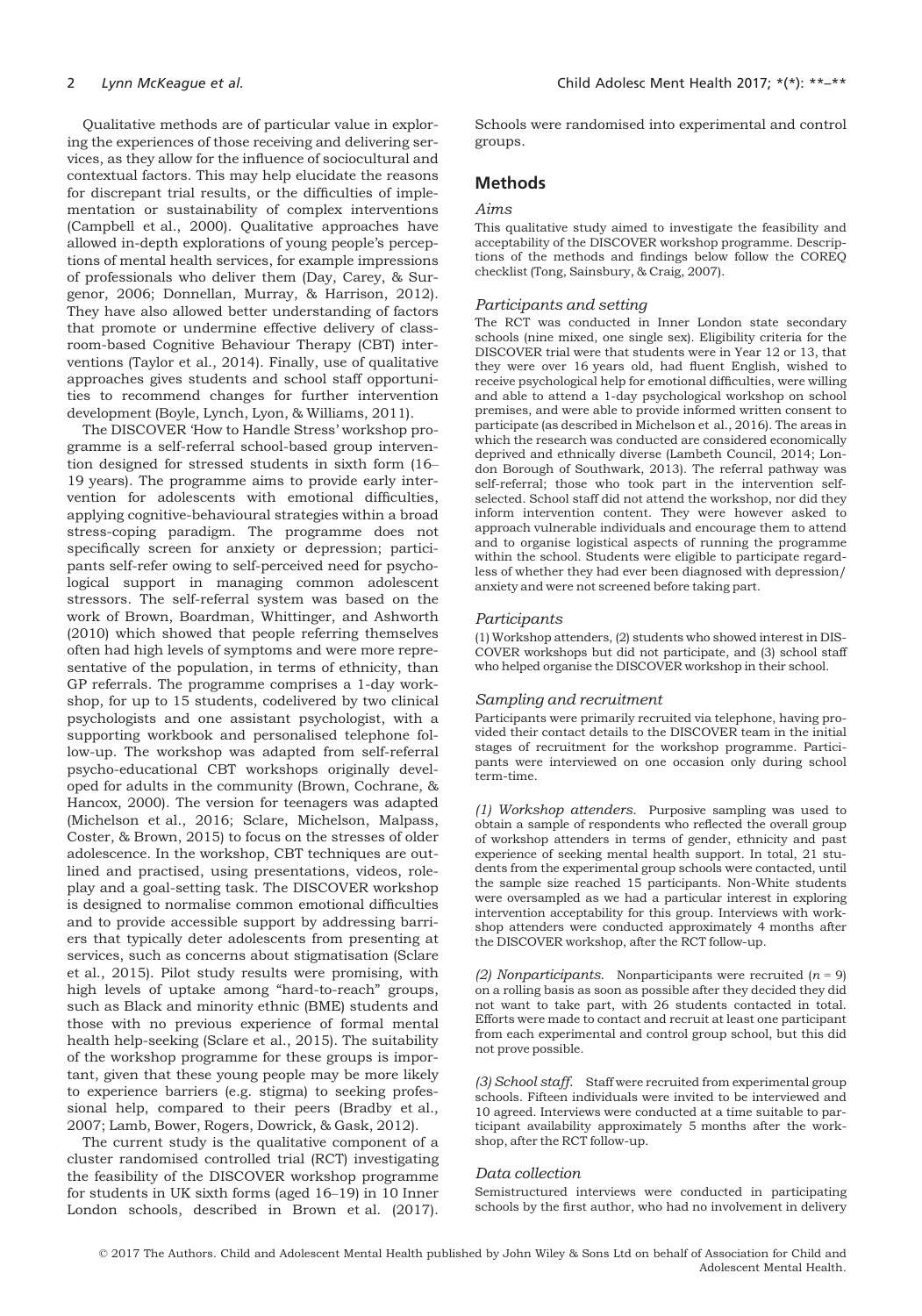of the intervention, but was part of the DISCOVER research team. Interviews focused equally on positive and negative aspects of participants' experiences, and explored the following topics, using primarily open questions, with some closed questions: the recruitment process; experiences of participating in the workshop; self-perceived impact of the workshop; the feasibility of DISCOVER as a school-based intervention; and the workshop's ability to meet young people's needs. Demographic information was also collected. For student interviews, a teenage advisory group, comprising eight teenagers not involved in the study, helped provide views on the appropriateness of topics and question wording. Interviews were conducted in a quiet room in the participant's school.

Interview schedules differed for the three participant groups. Workshop attenders were asked about their experiences of participating in the DISCOVER programme. Interviews with nonparticipants focused on reasons for deciding not to proceed with the intervention. School staff interviews explored the process of hosting the programme, and the impact of the programme on participating students. Interviews ranged in length from 6 min 52 s (nonparticipant) to 52 min 42 s (staff member). Brief field notes and interview summaries were compiled after each interview.

#### Ethical considerations

Ethics approval for the DISCOVER Project was granted by the Health Research Authority NREC Committee London – Camberwell St Giles: ref 14/LO/1416. All participants provided written informed consent and consent for their interview to be audiorecorded.

#### Analysis

Data were transcribed verbatim and analysed in line with Braun and Clarke's approach to thematic analysis (Braun & Clarke, 2006, 2013). Analysis was primarily data-driven, with a priori concerns to explore feasibility and acceptability of the intervention, and was not conducted from a particular theoretical standpoint. For each subsample, three researchers (LM, NM and EB) read a sample of interviews and met to discuss possible codes and themes. Coding frames were devised by the first author who used NVivo V.10 to code the data. The second and third authors reviewed the coding. Queries about coding decisions were discussed and the analysis continued through to the write-up of study findings. Direct quotes from participant interviews are used to give voice to themes that were evident in the data. Both commonalities

#### doi:10.1111/camh.12234 Qualitative evaluation of a self-referral intervention 3

and variations within and between the subgroups were explored.

#### Results

#### Participants

The study included three subsamples, workshop attenders ( $n = 15$ ), nonparticipants ( $n = 9$ ) and staff ( $n = 10$ ). Workshop attenders and nonparticipants were predominantly from BME groups, female and had not previously sought support, with an average age of 17.59 years and 17.44 years respectively (see Table 1). Characteristics of these participants were reflective of the larger population of workshop attenders, with the majority (over 70% in both subsamples) from BME groups.

School staff were also predominantly female and 50% of the sample identified as White British. The majority of school staff held senior school roles (such as heads of sixth form), while two held administrative positions.

#### Presentation of results: Overview

Results are presented in two sections. The first examines students' experiences of actually participating in the DISCOVER workshop, and the perceived benefits or problems in taking part. The second section focuses on the acceptability and feasibility of delivery of the DIS-COVER workshop in schools, drawing on the perspectives of workshop attenders, nonparticipants and school staff.

## Section 1: Experiences of participating in the

DISCOVER workshop and perceived impacts Understanding and managing stress. All 15 students indicated that the workshop had helped them to understand their stress or made them aware of stress management techniques. In terms of academic outcomes, many  $(n = 9)$  said that their time management or planning had improved since taking part in the workshop.

I think it's made me think more about where the stress came from and that there are ways to deal with it rather than just freaking out. [P005]

#### Table 1. Demographic details for study subsamples

|                                                                                                                                                              | Workshop attenders<br>$N = 15$ | Nonparticipants<br>$N = 9$ | School staff<br>$N = 10$ |
|--------------------------------------------------------------------------------------------------------------------------------------------------------------|--------------------------------|----------------------------|--------------------------|
| Mean age (years)                                                                                                                                             | 17.59                          | 17.44                      | 38.28                    |
| Age range (years)                                                                                                                                            | 16.58-19.33                    | 16.42-18.33                | 28.00 - 55.58            |
| Gender (female)                                                                                                                                              | 12 (80.0%)                     | 5(55.56%)                  | $8(80\%)$                |
| Ethnicity                                                                                                                                                    |                                |                            |                          |
| <b>Black British, African</b>                                                                                                                                | $6(40\%)$                      | 4 (44.44%)                 | $0(0\%)$                 |
| Black British, Caribbean                                                                                                                                     | 3(20%)                         | $0(0\%)$                   | $3(30\%)$                |
| White British                                                                                                                                                | 4(26.67%)                      | 2(22.22%)                  | $5(50\%)$                |
| Other BME group                                                                                                                                              | $2(13.33\%)$                   | 3(33.33%)                  | 2(20%)                   |
| Previously received help for mental health<br>(i.e. counsellor; school counsellor; GP; teacher;<br>youth club counsellor; the DISCOVER programme; therapist) | 5(33.33%)                      | 3(33.33%)                  |                          |
| Position in school                                                                                                                                           |                                |                            |                          |
| Head/Director of Sixth Form                                                                                                                                  |                                |                            | $3(30\%)$                |
| Deputy Head of Sixth Form                                                                                                                                    |                                |                            | 2(20%)                   |
| Sixth Form Administrator/Manager                                                                                                                             |                                |                            | 2(20%)                   |
| <b>Student Support Officer</b>                                                                                                                               |                                |                            | $1(10\%)$                |
| Lead Teacher High Achievers                                                                                                                                  |                                |                            | $1(10\%)$                |
| Head of year 13                                                                                                                                              |                                |                            | $1(10\%)$                |

© 2017 The Authors. Child and Adolescent Mental Health published by John Wiley & Sons Ltd on behalf of Association for Child and Adolescent Mental Health.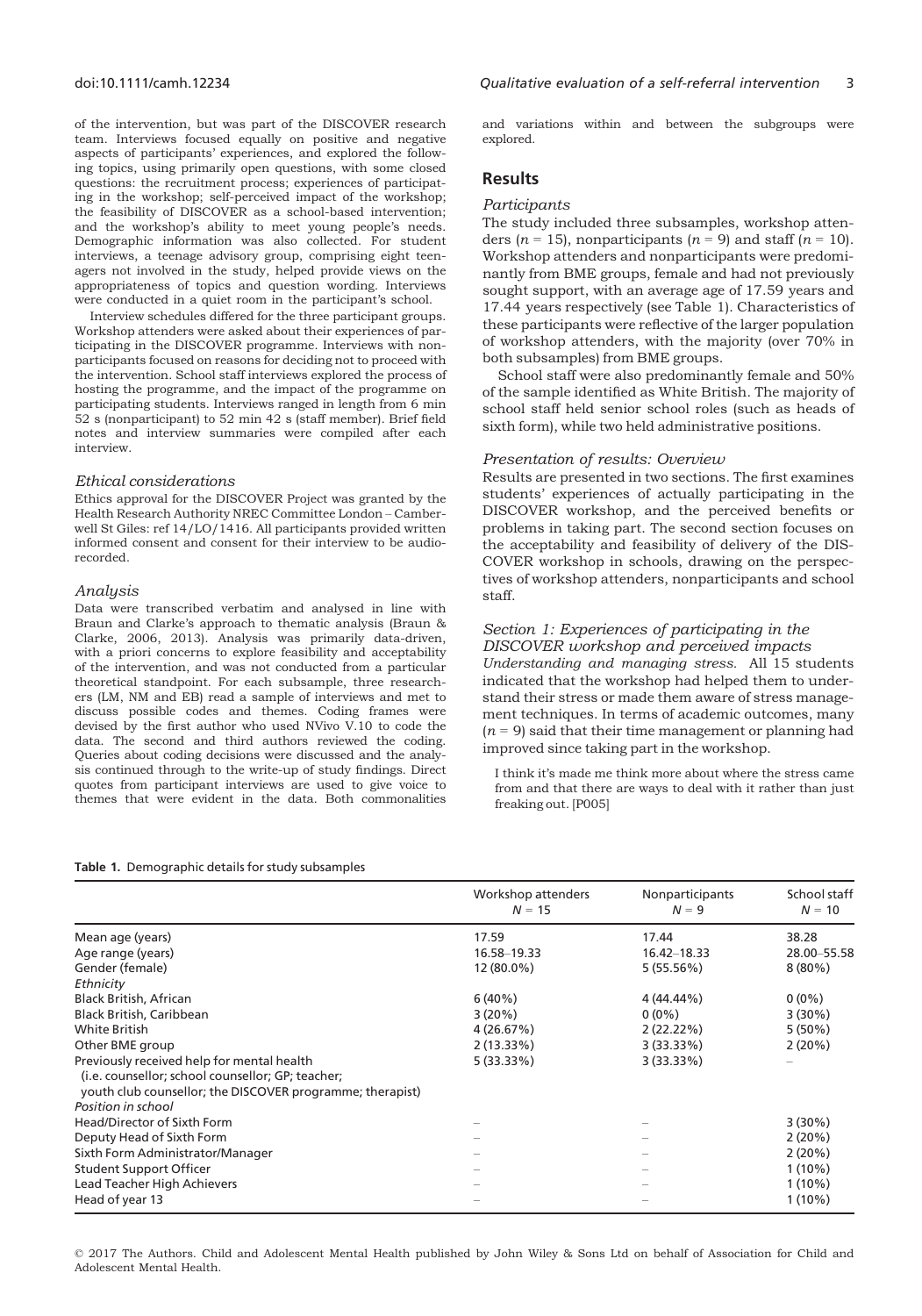...DISCOVER helped me with considering different ways of handling stress... [P004]

I'm not as stressed as I used to be, em, and I don't, like find myself needing to be worried about anything as much. Except for exams obviously... [P014]

As part of the workshop programme, students were encouraged to set a personal goal and were offered follow-up telephone reviews with a workshop leader to monitor goal progress. All White British students  $(n = 4)$  who were interviewed described the process of setting a goal in positive terms or said that it was 'easy' to decide on a goal. In contrast, negative perceptions of goal setting were apparent among some of the BME students ( $n = 4$ ). One [005] described setting a goal as 'worrying', because of the anticipation that she might not achieve it. Another student [P008] found the goalsetting task difficult because his goals were constantly changing: "...with me I've gotta keep changing mine." Of the students who reported experiencing difficulty with the goal-setting exercise, none had previous experience of seeking formal support for mental health issues.

A small number of students described experiencing difficulties in using the techniques following the workshop, for example, due to challenges posed by increasing academic pressure and impending exam season. Two students thought that the workshop may not have a lasting impact.

 $\dots$ in the beginning  $[\dots]$  it was more helpful, because  $[\dots]$  it would have been fresh in my mind. [P011]

When asked specifically, all 15 said that they would recommend the DISCOVER workshop to friends, and several suggested it would be suitable for those who were stressed or studying for exams. In sum, the workshops were perceived as helpful to recognising sources of stress and identifying ways to deal with it, even though difficulties sustaining changes were reported.

Preference for engaging and interactive content. Several students ( $n = 8$ ) described the workshops as engaging, interactive or 'different' (in terms of including new ideas or techniques). They liked the variety of techniques used, the use of PowerPoint presentations and the workshop booklet. They preferred the more active and interactive components of the workshop day, with all participants commenting that they liked the videos used and/or could relate to the video character(s).

... the ones [techniques] that the workshop delivered were quite different and quite unique so they sort of made it easier to deal with things because there's stuff that you haven't really done before. [P007]

It [the workshop day] was great, we did, it was a whole day, we did so many activities, we learnt so many things, we tried new things, it was really fun. [p015]

...there was loads of different activities, not just reading and listening and sitting down, so it was interactive. [P009]

Interviewees were asked to comment on specific techniques or topics included in the workshop that they found helpful or unhelpful. The techniques and topics most commonly described favourably were: sleep  $(n = 10)$ , time management  $(n = 9)$ , mindfulness  $(n = 8)$  and relaxation ( $n = 7$ ). Although some students said they found certain techniques unhelpful, 14 out of the 16 techniques/topics were liked or considered helpful by at least one student and 10 were reported to have been used by at least one of the students following the workshop. There were no clear patterns across participants in techniques that were disliked or the reasons given for this, which included not finding them novel, not understanding them, finding them hard to use in practice or not enjoying them.

Participants generally liked receiving a follow-up phone call from one of the psychologists, describing this primarily as a means for the psychologists to 'check-up on them', and an opportunity to request additional support.

The importance of an individualised approach. Students valued a personalised approach to workshop provision, for example, when the psychologists asked them to describe their lived experience of stress. Over one third of the sample  $(n = 6)$  were content with the level of interaction between themselves and the psychologists.

[the workshop was] really interactive and because there wasn't a really large group of people, there was about 12 of us, it was quite individual as well. So personally I feel like that I got, got quite a good amount of attention and my questions were answered in quite detail [sic] because we had the time to do it. [P007]

However, a further third  $(n = 5)$  thought the workshop was not individualised enough or that there was not enough opportunity for one-to-one interaction with the psychologists. They thought that the interactive nature of the workshop could be strengthened by, for example, more one-to-one opportunities, and working in smaller groups.

...helping young people that are feeling stressed, the best thing to do would be talk to them about their individual circumstance if they're willing to tell you their personal lives, 'cause if they do then you know, you sort of know what angle to talk to them from... [P012]

### Section 2: Acceptability and feasibility of delivery in the school setting

Section 2.1: Perspectives of workshop attenders. Attending a workshop in the school setting. Six students described the convenience of workshops being held at school, and a further six described the setting as familiar, comfortable, safe and/or secure.

...it was quite good doing it in school, 'cause we're all comfortable with our surroundings [...] whereas if we done it in a place we've never been to before, we'd be a bit, like, on edge. [P010]

A smaller number  $(n = 3)$  described a conflict between attending the workshop and missing lesson time. They felt that, lasting a full school day, the workshop took up too much of their time and recommended ways of altering the timescale of the workshop, such as spreading its content over two half-days.

I think it just took a lot of time. It took a whole school day and for me that's really a lot of information that I missed and had to catch up on. [P001]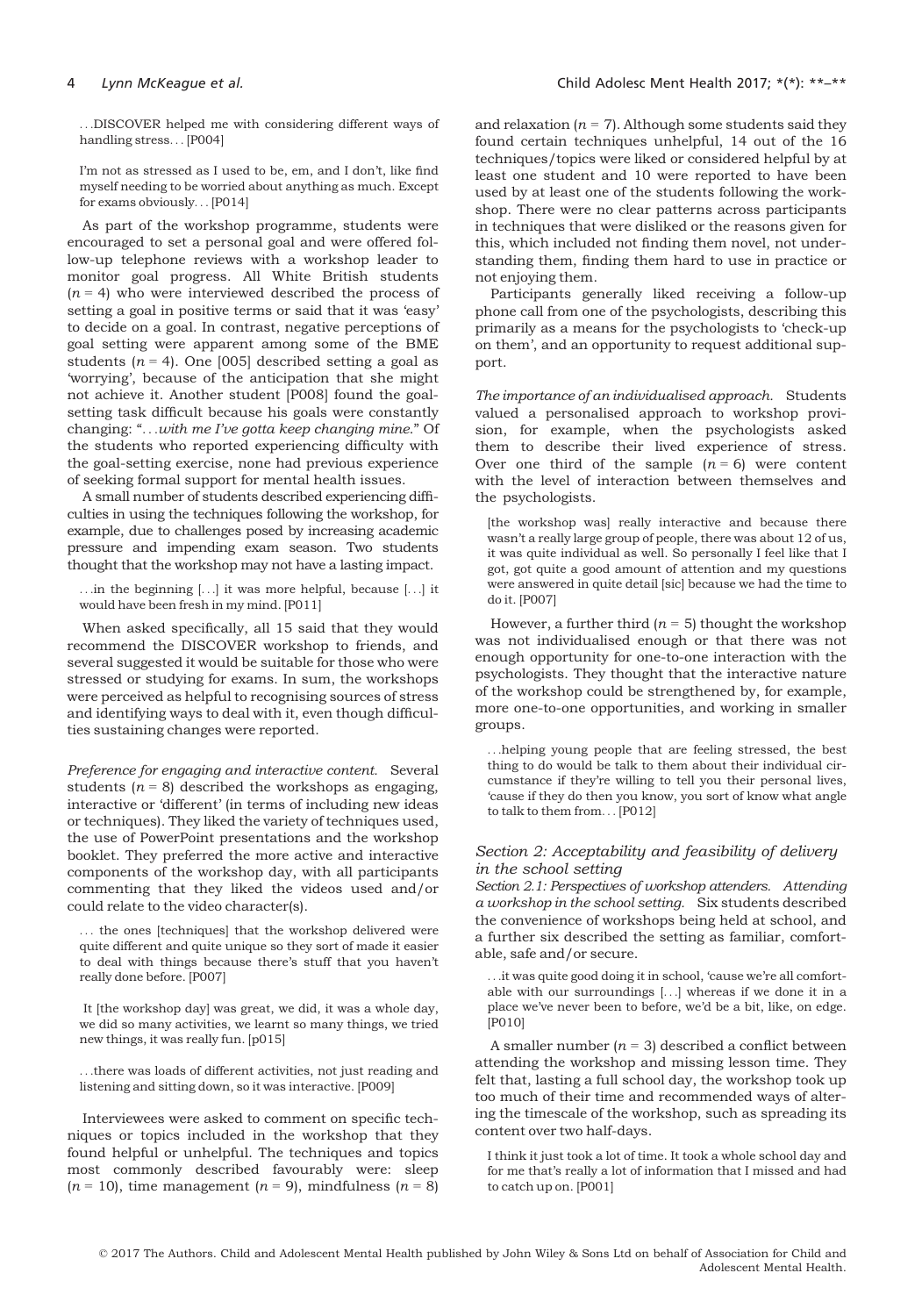Two students suggested that a different location might be beneficial, with one expressing the concern that privacy and confidentiality might not be fully assured in the school setting.

Experience of a group-based workshop. Several students  $(n = 6)$  said they benefitted from hearing peers sharing information about themselves which led to realising that other people shared similar experiences and increased reassurance and reduced feelings of isolation. Some students  $(n = 4)$  described feeling more comfortable about sharing personal information as the day progressed. A small number  $(n = 3)$  commented that the size of the group was important in determining how willing they were to make these disclosures.

It was nice to see what other people thought and how they dealt with stress and what they felt stress was like. [P001]

... since it was a small group, we wouldn't feel intimidated to just tell people stuff. It was more confidential in a sense. [p002]

Section 2.2: Perspectives of nonparticipants. Barriers to attending a school-based intervention. Nonparticipants outlined why they decided not to enrol in the DISCOVER workshop, with some individuals citing more than one reason. The main reason  $(n = 8)$  was that students did not feel able to give up the amount of time that was required. Some  $(n = 4)$  reported feeling able to cope with stress by themselves or that the workshop was not necessary for them because they were not particularly stressed. Two students said that they decided not to enrol for the workshop due to their impression of the workshop content.

It was just about missing the lessons, I thought that that was kind of going to add to the stress rather than take it away because just more to juggle with and I just thought at the time it was on I wasn't really ready for missing lessons or anything like that. [NP004]

I would say the time thing was the main reason. [...] and then the fact that I wasn't super super stressed then did come into it. It wasn't an urgent priority. [NP005]

I wasn't really 100% sure what the project involved so I didn't really want to commit to something that I wasn't entirely like convinced about at the time. [NP001]

Section 2.3: Perspectives of school staff. Fit with school values and existing school support. All staff interviewees reported that the workshop was in line with their school values, particularly in terms of student welfare and pastoral care. Three participants commented that the DISCOVER workshop fitted well with the aims of their role (two of these had an exclusively pastoral role in their school).

...rather than having 200 students knocking on my door because they're feeling overwhelmed and need support, I'll only have 100 students. [T002]

All staff valued the DISCOVER workshop at their school, often commenting that it addressed a gap in the support that they were able to provide. Having an external agency come to the school to provide additional mental health support was viewed favourably  $(n = 5)$ .

...it's quite nice to have people come in, and take some of those students who are really stressed and kind of give them that support that they don't, they can't always get 24/7 with, with us. [T004]

Some staff members  $(n = 3)$  highlighted the importance of helping students to become self-managers of their mental health, and felt that DISCOVER workshops were in keeping with their aims to support students' personal and emotional development. Some  $(n = 3)$  also highlighted the value of the preventative nature of the workshop:

I think the more preventative work we can do the better, really, because I think young people do need to learn to be more resilient and develop skills to develop that resilience, cause you know, life is difficult and there's no getting away from that, but I think we just need to make young people realise that that is normal and how to actually handle it. [T005]

Staff found it difficult to determine the impact of the workshop on students, but one mentioned that the workshop had led to increased peer support. Four staff described the value of normalising mental health problems and creating a culture of openness about stress and/or related psychological difficulties.

So I was walking past two students that were sat in a classroom looking like they were in a very deep and meaningful conversation [...] The student was kind of going through the, had been through the programme, was going through, em, techniques on how that they [the other student] could deal with this [personal problem] and trying to help them to problem solve and helping them to feel, to realise that, actually this isn't the end of the world, and let's put this into perspective. Em, could I have seen this student do that with another student before they'd been through the programme? Absolutely not. Because I don't think that student really knew what emotion they were feeling at any particular time or how to deal with that, they were quite kind of angry and frustrated at the time, they're definitely a lot more compassionate and wanting to share their kind of experience... Which I think is really positive thing. [T002]

Role in recruitment. School staff  $(n = 8)$  played a role in reminding students to attend various aspects of the programme. Most accepted this responsibility, but many  $(n = 7)$  felt it was helpful when the DISCOVER team called or sent text messages to prompt students to turn up at the required times. Overall, staff were content with the amount of time required of themselves and their colleagues:

...it will not require that much time and effort but will give a great opportunity to students. [T006]

Because the DISCOVER workshop featured a selfreferral entry route, staff from three of the five schools described putting considerable time and effort into recruitment of particular students to the workshop. They were more comfortable in encouraging groups of students to enrol, with few  $(n = 2)$ approaching students individually. Allowing students to opt-in or self-refer to the workshop was viewed as important.

...they have to make that decision. That they want to take part in it. I don't think it should be forced upon them, because some students are quite laid back and they don't feel they need it. [T009]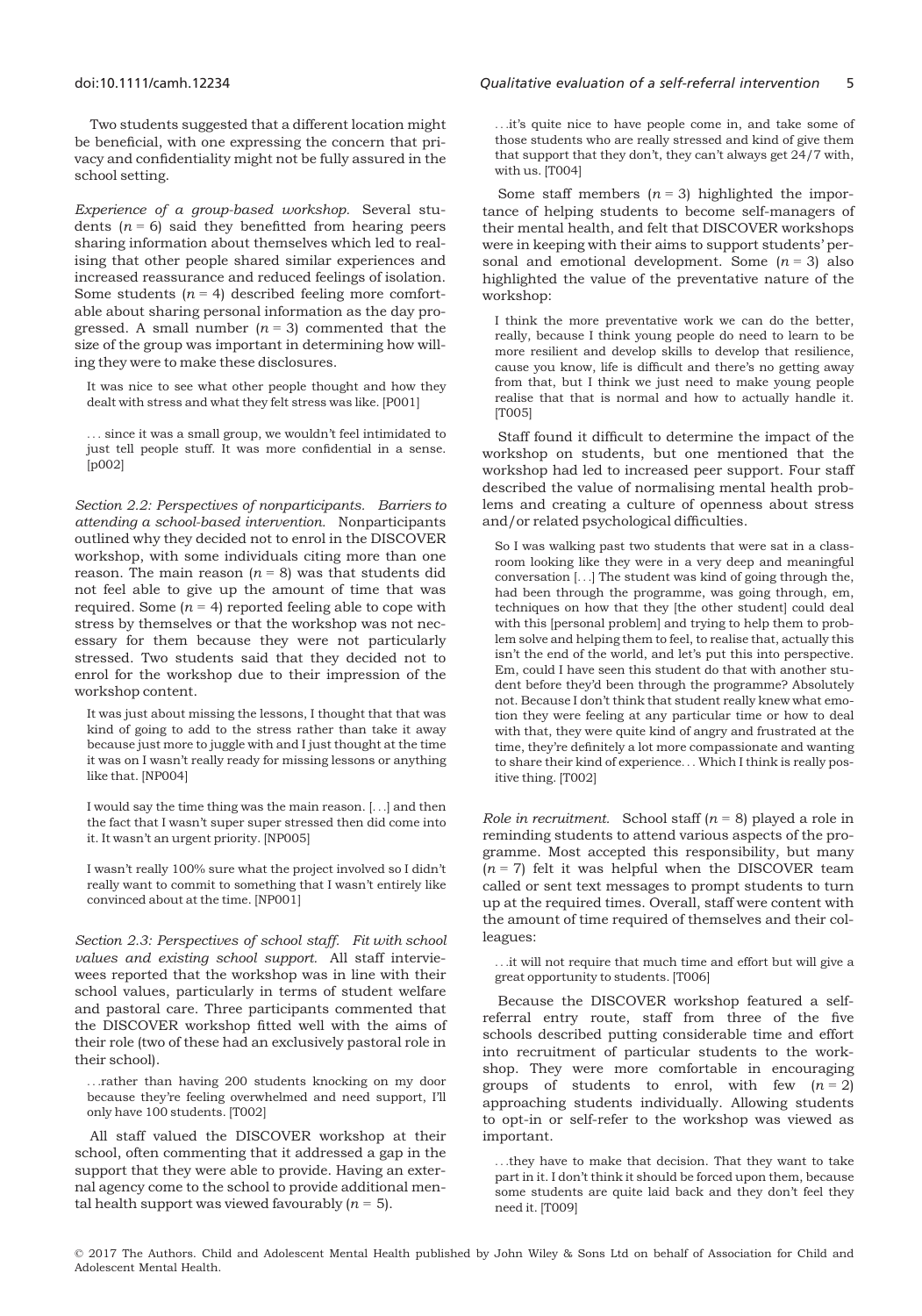Conversely, two participants said that they had rushed to fill spaces at the last minute. In these cases, recipients of the intervention were not necessarily those who were most in need of support.

Staff views on improvements: Clarity regarding workshop remit. Most staff  $(n = 7)$  felt they did not receive enough information about the workshop remit and/or expressed a desire to learn more about the specific techniques that were introduced during the workshop. These participants felt that they should have been better informed about the workshop content from the beginning.

Staff  $(n = 4)$  were keen to provide follow-up support after the workshop ended. Some felt they would be better equipped to provide this support if they had received training or resources from the DISCOVER team, which would enable them to remind students of useful stress management techniques after the workshop had ended.

...it would be beneficial for us to be able to have some acknowledgment of what particular strategies work well so that we can reinforce that with students. [T003]

...would quite like to have seen some of the materials that were used [...] so that they could kind of continue to use them, or use the right language with them. [...] we [staff] don't know quite what happened in those workshops so it, it's difficult to follow-up... [T007]

Overcoming barriers to running the workshop in the future. In response to a specific question about running further DISCOVER workshops, all staff participants said they would want the workshops to return to their school in the future. However, several described some logistical barriers to delivering a workshop programme in the school setting. Most significant of these were timetables and shortage of available classrooms, although none of the logistical issues were described as insurmountable.

### **Discussion**

This study explored student and school staff perceptions of a school-based workshop programme (DISCOVER) designed to provide early intervention for adolescents with emotional difficulties. Perceptions of the workshop programme were generally positive, highlighting the acceptability of delivering this type of intervention in the school setting. These findings are promising, as interventions that are viewed favourably by key stakeholders are more likely to be sustainable (Rapee et al., 2006). By allowing key intervention stakeholders to describe their views of the workshop, this study supports an emerging trend to make use of qualitative methods to evaluate complex interventions (Campbell et al., 2000), including programmes focusing on classroom CBT (Boyle et al., 2011).

Schools offer a highly accessible setting for mental health interventions (Masia-Warner, Nangle, & Hansen, 2006). Students who participated in the DISCOVER workshops described the school as a safe and convenient location. While there were some concerns about confidentiality and fears about making personal disclosures in front of fellow students, students appeared to benefit from being part of a group as it provided opportunities to share and compare experiences with peers. The value of adolescents discussing their problems in a group setting

is also noted in a recent study of a Swedish school-based mental health programme (Garmy et al., 2015).

The UK Department of Health's 'Future in Mind' report (Department of Health [DoH], 2015) advocates increased collaboration between the National Health Service (NHS) and UK schools to improve access to mental health support for young people. The present study highlights that some school staff felt collaborations with NHS psychologists could be strengthened by more opportunities to ask questions, share information or learn more about CBT techniques. The importance of clear communication between key stakeholders in delivering interventions has been highlighted by others (Stewart, 2008; Taylor et al., 2014). Both our findings and previous research suggest that stakeholder interactions can be complex, and teachers often want a more active role in developing or delivering workshops (Taylor et al., 2014). Overall, however, school staff who participated in the present study were generally positive about the intervention, perhaps because it provided additional support in contexts of high levels of unmet needs. In fact, many were keen to continue to provide follow-up support to students after the intervention ended. Given cuts to already stretched child and adolescent mental health services (Young-Minds, 2015), it may be increasingly appropriate for mental health practitioners to upskill and support school staff to respond to common 'low-level' mental health problems within schools, or support students during and following externally delivered interventions.

Students' preferences for workshop content that is interactive and engaging, preferences for shorter interventions, and school staff requests to be more involved or better informed mirror findings from a process evaluation of a classroom-based CBT intervention in UK secondary schools (Taylor et al., 2014). The present study adds to the literature by exploring barriers to participation. Reasons for nonparticipation included not having enough time to commit, and being unsure about workshop content. A further contribution is that we explored the views of 'hard-to-reach' groups. BME groups experience an array of problems in accessing and engaging with suitable psychological services (Lamb et al., 2012). The current findings add to this literature by indicating that BME young people may struggle to engage with interventions even after overcoming barriers associated with accessing them. In comparison to White British workshop participants and those who had previously sought help for emotional difficulties, BME students who had no previous experience of accessing mental health support had particular difficulty with the goalsetting component of the workshop programme, and were more likely to voice concerns about their ability to achieve their goal. Perceptions of self-competence may vary between different cultural groups (Schmitt & Allik, 2005) and it is possible that past experience of helpseeking could increase confidence in working towards a goal. This suggests that clinicians delivering interventions with a goal-setting component should be particularly attentive to the needs of BME students, and aware that those who have not previously sought help may require additional guidance and encouragement. In particular, individuals from hard-to-reach groups may not understand their problems in the same way as service providers, leading to difficulties in communicating the problems that they are facing (Lamb et al., 2012). This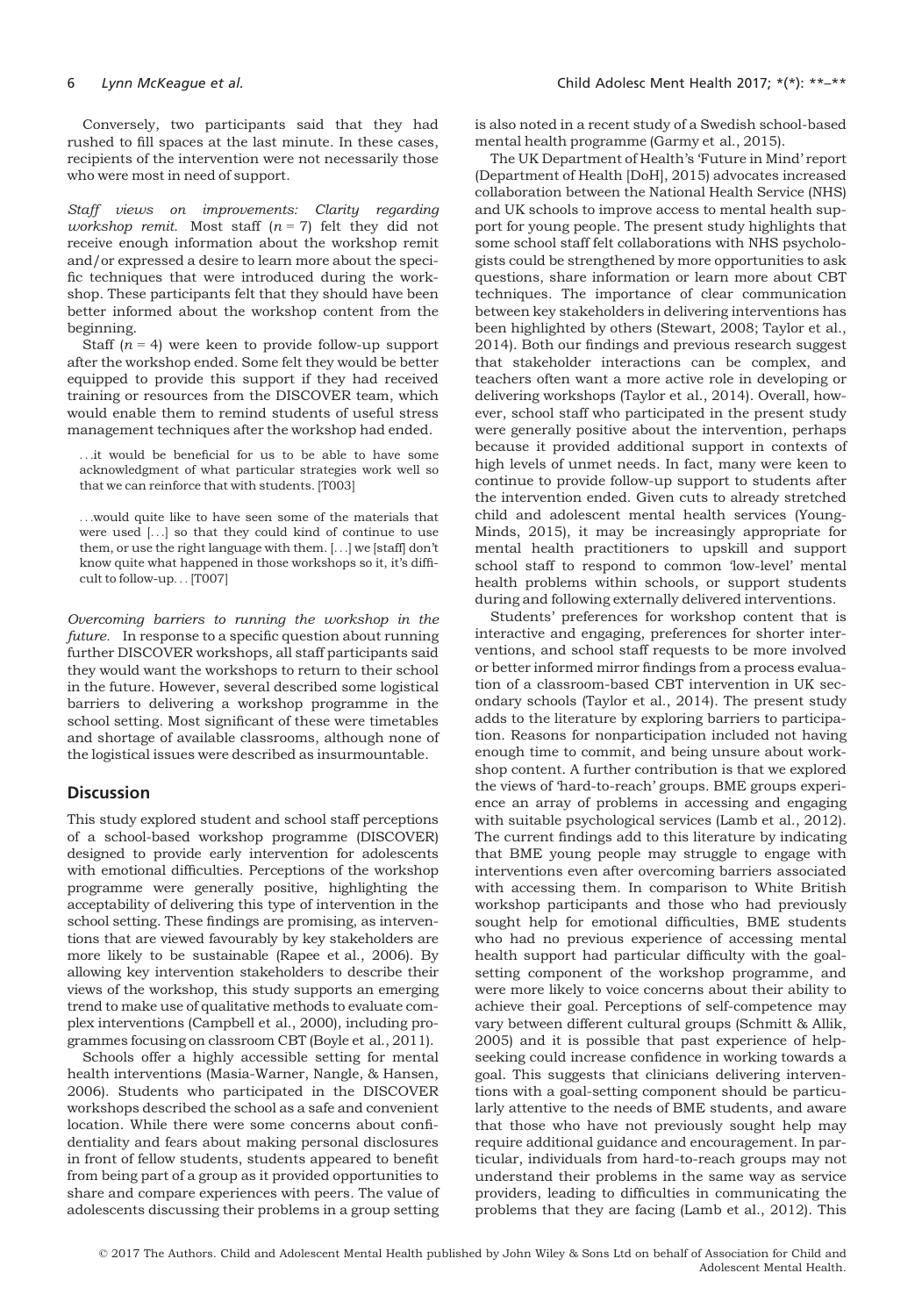may impact on students' ability to talk about the issues that they face and recognise which techniques and goals might help them to overcome these.

#### Research and clinical implications

This study supports the use of qualitative methods to explore aspects of school-based interventions that could not have been investigated using quantitative outcome measures alone. In particular, the qualitative methodology provided insights into nuances of the acceptability of group-based mental health support for older adolescents.

Findings suggest that delivery of similar interventions may benefit from ensuring that stakeholders (school staff and students) fully understand the nature of the intervention and the value of participation. This may have important implications for recruitment, acceptability and the effectiveness of such interventions. Key challenges raised by school staff relate to logistical issues (e.g. room bookings; scheduling). A longer planning phase, where the intervention team liaises closely with a designated member of school administrative staff, may be beneficial. The findings of this study suggest that clinical psychologists (and other specialist external providers) involved in school-based interventions may need to rethink the nature of their partnerships with school staff, with greater focus on sharing expertise and building capacity among staff with pastoral roles who have an appetite and will to learn from them. A further challenge is that staff were comfortable in encouraging groups of young people to participate, but less willing to approach students on a one-to-one basis.

The struggle to address the mental health needs of adolescents is widely acknowledged by parents, educators, psychologists and health professionals. The DIS-COVER workshop programme was designed to offer a way to address this need in UK schools. The present study suggests that a group-based intervention, delivered in a familiar setting, with content that is engaging, interactive and personalised, may offer an appealing alternative to the traditional one-to-one therapeutic relationship for this age group. Wider dissemination of this, or similar interventions, would not only reduce demand on traditional NHS mental health services but also would potentially normalise help-seeking for mental health issues in the school setting, thus helping young people to reach out when they need support.

#### Strengths and limitations

Our study triangulated the perspectives of three stakeholder groups (participating and nonparticipating students, and school staff), enabling a rounded picture of intervention acceptability to be obtained. The inclusion of nonparticipants allowed us to capture key barriers to participation that can be considered in future iterations of this and similar programmes. However, despite intensive recruitment efforts, in the case of the nonparticipant sample, there were some schools where no young people agreed to be interviewed. More female than male students participated in this study, reflecting the gender ratio of those attending the workshops overall. The findings therefore reveal more about females' experiences of accessing services for emotional difficulties. Further efforts are required to develop mental health interventions for males, and to help address gender-specific access issues. Although data were collected by a researcher who was not involved in delivery of the workshop, for some study participants, knowing that she was affiliated with workshop psychologists may have impeded open expression of their views. Due to the duration of time between the workshop day and the collection of interview data given constraints posed by the RCT follow-up, aspects of student and staff accounts may have been misremembered or inaccurate.

### Conclusion

This paper outlines some of the successes and limitations of delivering a self-referral school-based mental health intervention to older adolescents. Qualitative evaluation of the DISCOVER programme indicated that running a workshop with telephone follow-up is feasible in Inner London schools, accessible to students, including those from BME groups, and was considered acceptable by participating students and involved school staff. This study has various practical and clinical implications, including the value of designing and delivering school-based interventions that are interactive and personalised. Such findings can help to inform future iterations of the DISCOVER programme, and provide useful insights for others looking to develop or strengthen similar interventions.

### Acknowledgements

This paper presents independent research funded by the National Institute for Health Research (NIHR) under its Research for Patient Benefit (RfPB) Programme (Grant Reference PB-PG-0213-30072). In addition, funding for the clinical costs of the intervention and funding to help disseminate the intervention was provided by Guy's and St. Thomas' Charity. The views expressed are those of the authors and not necessarily those of the NHS or NIHR.

The first author had full access to all of the data collected and analysed in the study, and takes responsibility for the integrity of the data and the accuracy of the data analysis. The authors thank the involved schools and students for their enthusiasm. The authors acknowledge the work of Dr Irene Sclare who devised the DISCOVER programme and led the process of engagement, delivery and goal review within the 10 schools. The authors thank Dr Irene Sclare and Dr Tessa Crombie for working with staff in each school and delivering the workshops. The authors thank Lisa Fennelly for her work as an Assistant Psychologist on this project and in particular for her role in providing follow-up telephone support to participating students. The authors also thank Dr Daniel Michelson for his comments on this manuscript. The authors have declared that they have no competing or potential conflicts of interest.

### References

- Boyle, C., Lynch, L., Lyon, A., & Williams, C. (2011). The use and feasibility of a CBT intervention. Child and Adolescent Mental Health, 16, 129–135.
- Bradby, H., Varyani, M., Oglethorpe, R., Raine, W., White, I., & Helen, M. (2007). British Asian families and the use of child and adolescent mental health services: A qualitative study of a hard to reach group. Social Science & Medicine, 65, 2413– 2424.
- Braun, V., & Clarke, V. (2006). Using thematic analysis in psychology. Qualitative Research in Psychology, 3, 77–101.
- Braun, V., & Clarke, V. (2013). Successful qualitative research: A practical guide for beginners. London: Sage.

© 2017 The Authors. Child and Adolescent Mental Health published by John Wiley & Sons Ltd on behalf of Association for Child and Adolescent Mental Health.